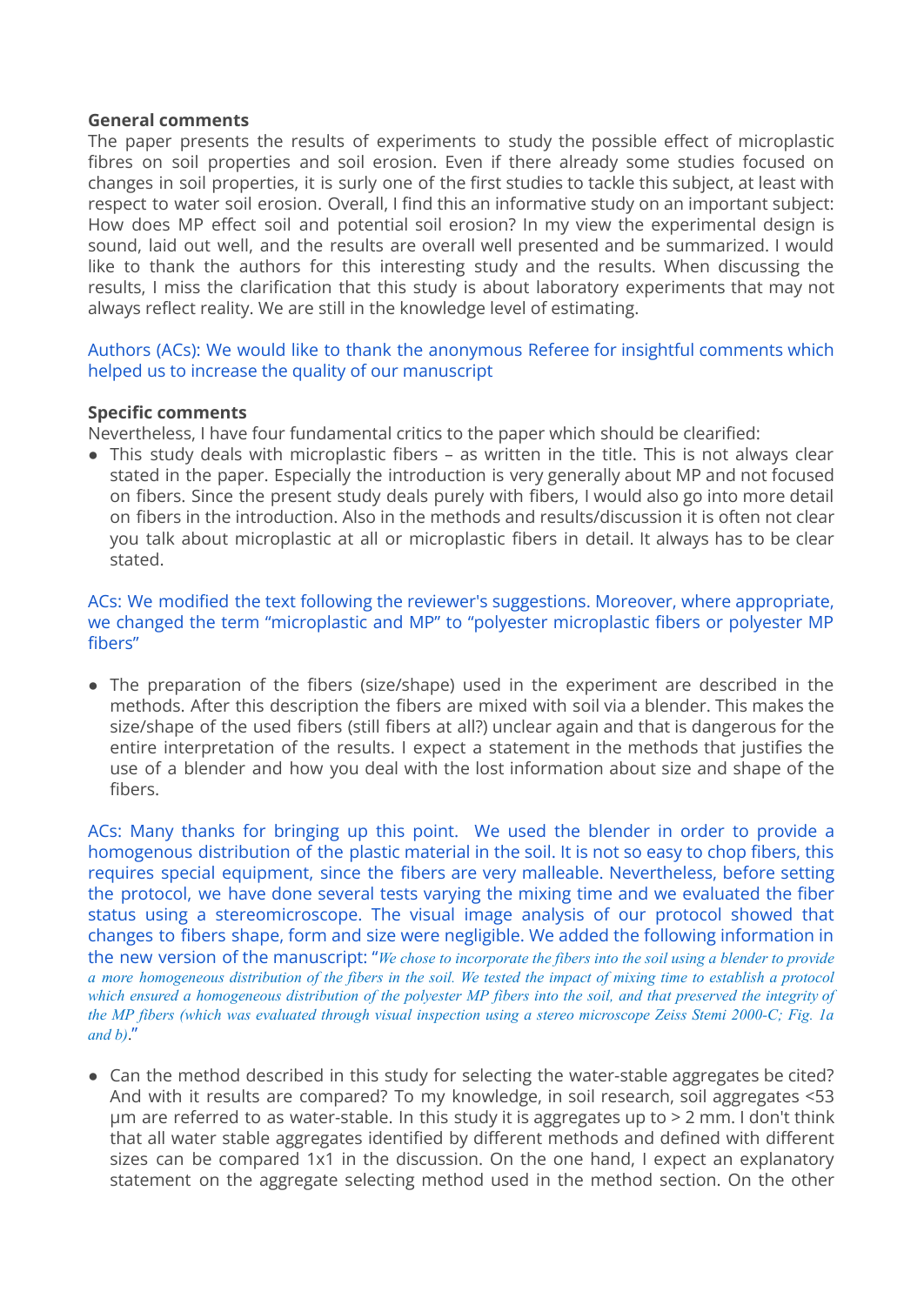hand, I expect a realistic classification of the results (water-stable) in previous literature on soil erosion and soil aggregates in the discussion.

ACs: Many thanks for the comment. As the request for clarification was raised by two Referees, we decided to remove the "stability indices" calculated on both new-formed aggregates (WSNFA(%) ) and MWD (Sindex). We are now aware that those indices could have led to misinterpretation. We decided to report data obtained with both dry sieving and wet sieving (now Fig. 5 and 6) and added the references about the percentage of newly formed aggregates and MWD

• I would be more open with the final conclusions of this study. In the discussion and conclusion, everything needs to be considered in context that the results are based on a microscale laboratory experiment and may not present natural conditions. I generally lack the courage to "don't know". It should be dealt with more consciously that the results provide estimates and do not yet close any knowledge gaps. Even with the results of this study, we still know too little about the effect of micoplastics on the soil ecosystem.

ACs: We agree with the Reviewer. We are aware that this research could not answer all questions about the effects of the presence of MP fibers in soil. It is a contribution that provides new information and sets the stage for subsequent research and insights. We have modified the text in various parts stating that the experiment was conducted on a microscale and also that, in natural conditions, the effects can be different considering the innumerable interactions that can occur among the various components of the agroecosystem

Here are some more suggestions I have for the authors:

Material and Methods:

• The description of the differences in the soils could be more precise. In the description clarify with comments like "this is the soil with most soil carbon" or with indication by value. Or shorten the text and refer to the table for comparisons.

# ACs: We have clarified the description of the three soils by firstly reporting their general characteristics and then the specific traits of the sampled soils.

• The information that the recorded procedure could not be continued because of the pandemic does weak your method description. I would leave that out and accordingly only say that the samples were incubated for 6 months. If you are sure that your samples were okay, I see no reason to be suspicious of this statement.

# ACs: We have removed this part from the revised version of the manuscript

● The soil samples are dried to determine the BD. I assume at a temperature of 105 ° C. Can it be confirmed that this temperature has no effect on the MP-soil interaction? Even if polyester has a melting temperature of 150 ° C, e.g. 100% polyester fabric must not be washed above 40 ° C, as the fibers can then shrink or melt. Melting would, however, affect the analyzed parameters especially soil aggregation. I would add a sentence to this context to the methods.

ACs: Thanks for the comment. The dry soil bulk density, BD ( $g \text{ cm}^{-3}$ ), was calculated by measuring the volume at the end of the experiment after oven-drying the sample at 105 °C for 24 h. Given that polyester can withstand temperatures as high as 150 °C and the added